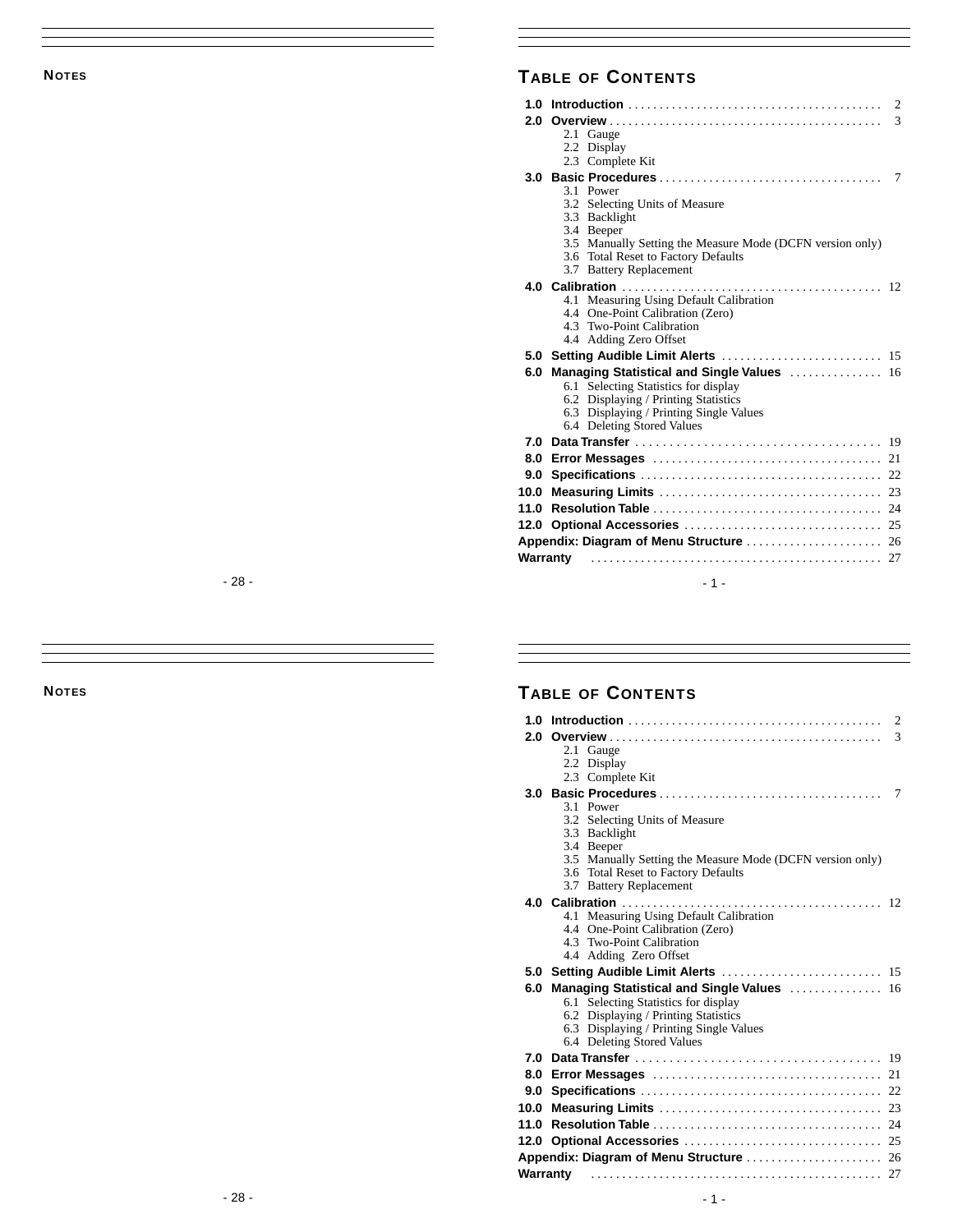# **1.0 I NTRODUCTION**

Check•Line's 3000FX Series gauges provide precise, non-destructive digital coating thickness measurement on steel and non-ferrous metals.

# **Three models are available:**

**DCF-3000FX:** For testing non-magnetic coatings such as varnish, paint, enamel, chrome, copper, zinc, etc., on steel and iron.

**DCN-3000FX:** For testing varnish, paint and anodizing on non-ferrous metals and on austenitic stainless steels.

**DCFN-3000FX:** Combines the ferrous and non-ferrous testing capabilities of the DCF-3000FX and DCN-3000FX.

3000FX Series gauges employ the same familiar menu technique that is used in cellular telephones.

**There are 4 main menu sections:** Calibrations, Statistics, Limit Values and Options. All gauge functions are accessed from one of these main sections. The steps to necessary to reach and activate a particular gauge function appear on the display in clear, easily understood language—*place probe on Cal foil,* for example. A confirming message appears on the display as each step is completed.

# **The Appendix provides a diagram of the menu structure.**

It will be helpful to take a few minutes to study the Appendix while practicing using the ▲, ▼, **OK** and **ESC** keys to move through the menus selections. The 3000FS Series gauges are very easy to use. A few minutes spent familiarizing yourself with using the keys to move through the menus is all the training required.

- 2 -

# **WARRANTY**

ELECTROMATIC Equipment Co., Inc. (ELECTROMATIC) warrants to the original purchaser that this product is of merchantable quality and confirms in kind and quality with the descriptions and specifications thereof. Product failure or malfunction arising out of any defect in workmanship or material in the product existing at the time of delivery thereof which manifests itself within one year from the sale of such product, shall be remedied by repair or replacement of such product, at ELECTROMATIC's option, except where unauthorized repair, disassembly, tampering, abuse or misapplication has taken place, as determined by ELECTROMATIC. All returns for warranty or non-warranty repairs and/or replacement must be authorized by ELECTROMATIC, in advance, with all repacking and shipping expenses to the address below to be borne by the purchaser.

THE FOREGOING WARRANTY IS IN LIEU OF ALL OTHER WARRANTIES, EXPRESSED OR IMPLIED, INCLUDING BUT NOT LIMITED TO, THE WARRANTY OF MERCHANTABILITY AND FITNESS FOR ANY PARTICULAR PURPOSE OR APPLICATION. ELECTROMATIC SHALL NOT BE RESPONSIBLE NOR LIABLE FOR ANY CONSEQUENTIAL DAMAGE, OF ANY KIND OR NATURE, RESULTING FROM THE USE OF SUPPLIED EQUIPMENT, WHETHER SUCH DAMAGE OCCURS OR IS DISCOVERED BEFORE, UPON OR AFTER REPLACEMENT OR REPAIR, AND WHETHER OR NOT SUCH DAMAGE IS CAUSED BY MANUFACTURER'S OR SUPPLIER'S NEGLIGENCE WITHIN ONE YEAR FROM INVOICE DATE.

Some State jurisdictions or States do not allow the exclusion or limitation of incidental or consequential damages, so the above limitation may not apply to you. The duration of any implied warranty, including, without limitation, fitness for any particular purpose and merchantability with respect to this product, is limited to the duration of the foregoing warranty. Some states do not allow limitations on how long an implied warranty lasts but, not withstanding, this warranty, in the absence of such limitations, shall extend for one year from the date of invoice.

ELECTROMATIC Equipment Co., Inc. 600 Oakland Ave. Cedarhurst, NY 11516—USA Tel: 1-800-645-4330/ Tel: 516-295-4300/ Fax: 516-295-4399

Every precaution has been taken in the preparation of this manual. Electromatic Equipment Co., Inc., assumes no responsibility for errors or omissions. Neither is any liability assumed for damages resulting from the use of information contained herein. Any brand or product names mentioned herein are used for identification purposes only, and are trademarks or registered trademarks of their respective holders.

- 27 -

# **1.0 I NTRODUCTION**

Check•Line's 3000FX Series gauges provide precise, non-destructive digital coating thickness measurement on steel and non-ferrous metals.

# **Three models are available:**

**DCF-3000FX:** For testing non-magnetic coatings such as varnish, paint, enamel, chrome, copper, zinc, etc., on steel and iron.

**DCN-3000FX:** For testing varnish, paint and anodizing on non-ferrous metals and on austenitic stainless steels.

**DCFN-3000FX:** Combines the ferrous and non-ferrous testing capabilities of the DCF-3000FX and DCN-3000FX.

3000FX Series gauges employ the same familiar menu technique that is used in cellular telephones.

**There are 4 main menu sections:** Calibrations, Statistics, Limit Values and Options. All gauge functions are accessed from one of these main sections. The steps to necessary to reach and activate a particular gauge function appear on the display in clear, easily understood language—*place probe on Cal foil,* for example. A confirming message appears on the display as each step is completed.

#### **The Appendix provides a diagram of the menu structure.**

It will be helpful to take a few minutes to study the Appendix while practicing using the ▲, ▼, **OK** and **ESC** keys to move through the menus selections. The 3000FS Series gauges are very easy to use. A few minutes spent familiarizing yourself with using the keys to move through the menus is all the training required.

#### **WARRANTY**

ELECTROMATIC Equipment Co., Inc. (ELECTROMATIC) warrants to the original purchaser that this product is of merchantable quality and confirms in kind and quality with the descriptions and specifications thereof. Product failure or malfunction arising out of any defect in workmanship or material in the product existing at the time of delivery thereof which manifests itself within one year from the sale of such product, shall be remedied by repair or replacement of such product, at ELECTROMATIC's option, except where unauthorized repair, disassembly, tampering, abuse or misapplication has taken place, as determined by ELECTROMATIC. All returns for warranty or non-warranty repairs and/or replacement must be authorized by ELECTROMATIC, in advance, with all repacking and shipping expenses to the address below to be borne by the purchaser

THE FOREGOING WARRANTY IS IN LIEU OF ALL OTHER WARRANTIES, EXPRESSED OR IMPLIED, INCLUDING BUT NOT LIMITED TO, THE WARRANTY OF MERCHANTABILITY AND FITNESS FOR ANY PARTICULAR PURPOSE OR APPLICATION. ELECTROMATIC SHALL NOT BE RESPONSIBLE NOR LIABLE FOR ANY CONSEQUENTIAL DAMAGE, OF ANY KIND OR NATURE, RESULTING FROM THE USE OF SUPPLIED EQUIPMENT, WHETHER SUCH DAMAGE OCCURS OR IS DISCOVERED BEFORE, UPON OR AFTER REPLACEMENT OR REPAIR, AND WHETHER OR NOT SUCH DAMAGE IS CAUSED BY MANUFACTURER'S OR SUPPLIER'S NEGLIGENCE WITHIN ONE YEAR FROM INVOICE DATE.

Some State jurisdictions or States do not allow the exclusion or limitation of incidental or consequential damages, so the above limitation may not apply to you. The duration of any implied warranty, including, without limitation, fitness for any particular purpose and merchantability with respect to this product, is limited to the duration of the foregoing warranty. Some states do not allow limitations on how long an implied warranty lasts but, not withstanding, this warranty, in the absence of such limitations, shall extend for one year from the date of invoice.

ELECTROMATIC Equipment Co., Inc. 600 Oakland Ave. Cedarhurst, NY 11516—USA Tel: 1-800-645-4330/ Tel: 516-295-4300/ Fax: 516-295-4399

Every precaution has been taken in the preparation of this manual. Electromatic Equipment Co., Inc., assumes no responsibility for errors or omissions. Neither is any liability assumed for damages resulting from the use of information contained herein. Any brand or product names mentioned herein are used for identification purposes only, and are trademarks or registered trademarks of their respective holders.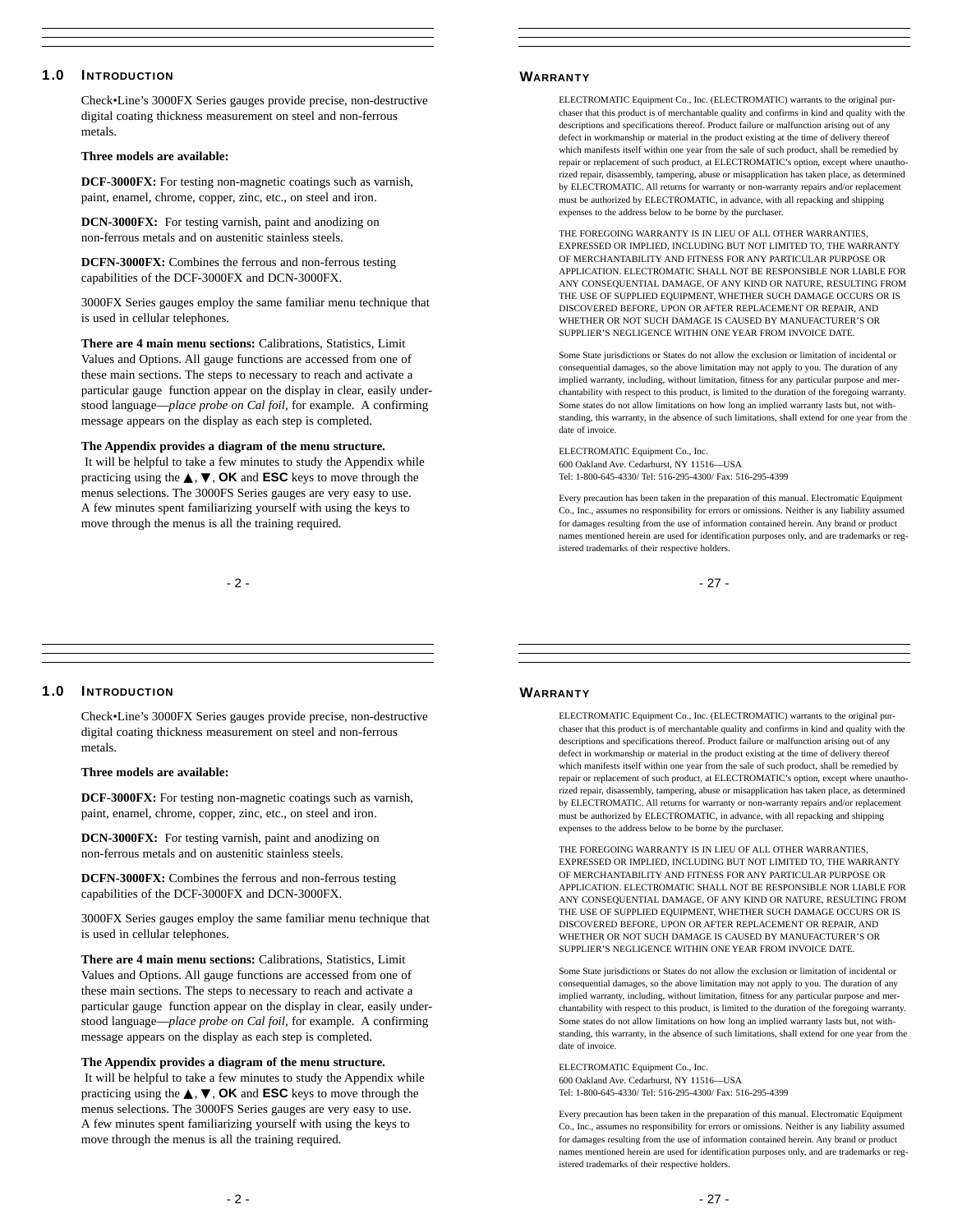# **APPENDIX: DIAGRAM OF MENU STRUCTURE**

After turning on the instrument, press  $\blacktriangle$  or  $\blacktriangledown$  repeatedly to move to the desired main section (Calibration, for example). Next, press **OK** to access the second level subsections within the main section. Press ▼ to scroll through the second level subsections and **OK** to select one. Use the same technique of pressing ▲ or ▼ and **OK** to access third level subsections; use **ESC** to move back to the next higher level up to the - - - - screen, delete the last reading immediately after taking it and interrupt a setting action.

| 1/4 CALIBRATION<br>1/4 Zero Setting<br>2/4 Foil Calibration<br>3/4 Zero Offset<br>1/2 Offset setting<br>2/2 Delection of Offset<br>4/4 Deletion of Calibration<br>1/1 Works Calibration Activated                                                                                    | 4/4 OPTIONS<br>1/9 Measuring Unit<br>$1/2$ $\mu$ m<br>$2/2$ mils<br>2/9 Measuring Mode<br>1/3 Auto FN Ident<br>2/3 Ferrous (F)<br>3/3 Non-Ferrous (N)                                                                                                                                                                                                                                                     |
|--------------------------------------------------------------------------------------------------------------------------------------------------------------------------------------------------------------------------------------------------------------------------------------|-----------------------------------------------------------------------------------------------------------------------------------------------------------------------------------------------------------------------------------------------------------------------------------------------------------------------------------------------------------------------------------------------------------|
| 2/4 STATISTICS<br>1/5 Print Out of Statistics<br>2/5 Print Out of Measurements<br>3/5 Display of Statistics<br>4/5 Display of Measurements<br>5/5 Delection of Statistics<br>3/4 LIMITS<br>1/2 Limit Setting<br>1/2 Set Lower Limit<br>2/2 Set Upper Limit<br>2/2 Deletion of Limits | 3/9 Switch Off Mode<br>$1/2$ Auto<br>2/2 Permanent<br>4/9 Backlight<br>$1/3$ Off<br>2/3 3 Secs<br>3/3 Permanent<br>5/9 Beeper<br>$1/2$ On<br>$2/2$ Off<br>6/9 Online Statistics<br>1/2 Mean & Stad, Dev.<br>2/2 Max and Min<br>7/9 Welcome Test<br>$1/2$ On<br>$2/2$ Off<br>8/9 Power Supply<br>1/2 Batteries<br>2/2 Rechargeable Batteries<br>9/9 Language<br>1/3 English<br>2/3 Espanol<br>3/3 Francais |
| - 26 -                                                                                                                                                                                                                                                                               |                                                                                                                                                                                                                                                                                                                                                                                                           |

# **2.0 OVERVIEW**

**2.1 Display**



|                | If this symbol flashes, the batteries have to be<br>changed, see page 9.                         |
|----------------|--------------------------------------------------------------------------------------------------|
| -------        | Appears if limit values are exceeded or not reached                                              |
| ZERO           | Appears when Zero calibration is complete.<br>If flashing: ZERO setting begun but not completed. |
| CAL            | Appears when Foil calibration is complete.<br>If flashing: CAL setting begun but not completed.  |
| LIMIT          | Appears if Limit values have been set.<br>If flashing: LIMIT setting begun but not completed.    |
| <b>AUTO FN</b> | Appears when automatic ferrous / non-ferrous<br>measuring mode is active.                        |
| Ferr           | Appears when ferrous measuring mode is active.                                                   |
| Non-Ferr       | Appears when non-ferrous measuring mode is active.                                               |
| μm             | All measured values given in $\mu$ m unit.                                                       |
| mils           | All measured values given in mils unit.                                                          |
|                |                                                                                                  |

- 3 -

# **APPENDIX: DIAGRAM OF MENU STRUCTURE**

After turning on the instrument, press  $\blacktriangle$  or  $\blacktriangledown$  repeatedly to move to the desired main section (Calibration, for example). Next, press **OK** to access the second level subsections within the main section. Press ▼ to scroll through the second level subsections and **OK** to select one. Use the same technique of pressing ▲ or ▼ and **OK** to access third level subsections; use **ESC** to move back to the next higher level up to the - - - - screen, delete the last reading immediately after taking it and interrupt a setting action.

| 1/4 CALIBRATION                 | 4/4 OPTIONS                |
|---------------------------------|----------------------------|
| 1/4 Zero Setting                | 1/9 Measuring Unit         |
| 2/4 Foil Calibration            | $1/2$ $\mu$ m              |
| 3/4 Zero Offset                 | $2/2$ mils                 |
| 1/2 Offset setting              | 2/9 Measuring Mode         |
| 2/2 Delection of Offset         | 1/3 Auto FN Ident          |
| 4/4 Deletion of Calibration     | 2/3 Ferrous (F)            |
| 1/1 Works Calibration Activated | 3/3 Non-Ferrous (N)        |
|                                 | 3/9 Switch Off Mode        |
| 2/4 STATISTICS                  | $1/2$ Auto                 |
| 1/5 Print Out of Statistics     | 2/2 Permanent              |
| 2/5 Print Out of Measurements   | 4/9 Backlight              |
| 3/5 Display of Statistics       | $1/3$ Off                  |
| 4/5 Display of Measurements     | $2/3$ $3$ Secs             |
| 5/5 Delection of Statistics     | 3/3 Permanent              |
|                                 | 5/9 Beeper                 |
| 3/4 LIMITS                      | $1/2$ On                   |
| 1/2 Limit Setting               | $2/2$ Off                  |
| 1/2 Set Lower Limit             | 6/9 Online Statistics      |
| 2/2 Set Upper Limit             | 1/2 Mean & Stad, Dev.      |
| 2/2 Deletion of Limits          | 2/2 Max and Min            |
|                                 | 7/9 Welcome Test           |
|                                 | $1/2$ On                   |
|                                 | $2/2$ Off                  |
|                                 | 8/9 Power Supply           |
|                                 | 1/2 Batteries              |
|                                 | 2/2 Rechargeable Batteries |
|                                 | 9/9 Language               |
|                                 | 1/3 English                |
|                                 | 2/3 Espanol                |
|                                 | 3/3 Francais               |

### **2.0 OVERVIEW**

**2.1 Display**



|                 | If this symbol flashes, the batteries have to be<br>changed, see page 9.                         |
|-----------------|--------------------------------------------------------------------------------------------------|
| -------         | Appears if limit values are exceeded or not reached                                              |
| <b>ZERO</b>     | Appears when Zero calibration is complete.<br>If flashing: ZERO setting begun but not completed. |
| CAL             | Appears when Foil calibration is complete.<br>If flashing: CAL setting begun but not completed.  |
| LIMIT           | Appears if Limit values have been set.<br>If flashing: LIMIT setting begun but not completed.    |
| <b>AUTO FN</b>  | Appears when automatic ferrous / non-ferrous<br>measuring mode is active.                        |
| Ferr            | Appears when ferrous measuring mode is active.                                                   |
| <b>Non-Ferr</b> | Appears when non-ferrous measuring mode is active.                                               |
| μm              | All measured values given in $\mu$ m unit.                                                       |
| mils            | All measured values given in mils unit.                                                          |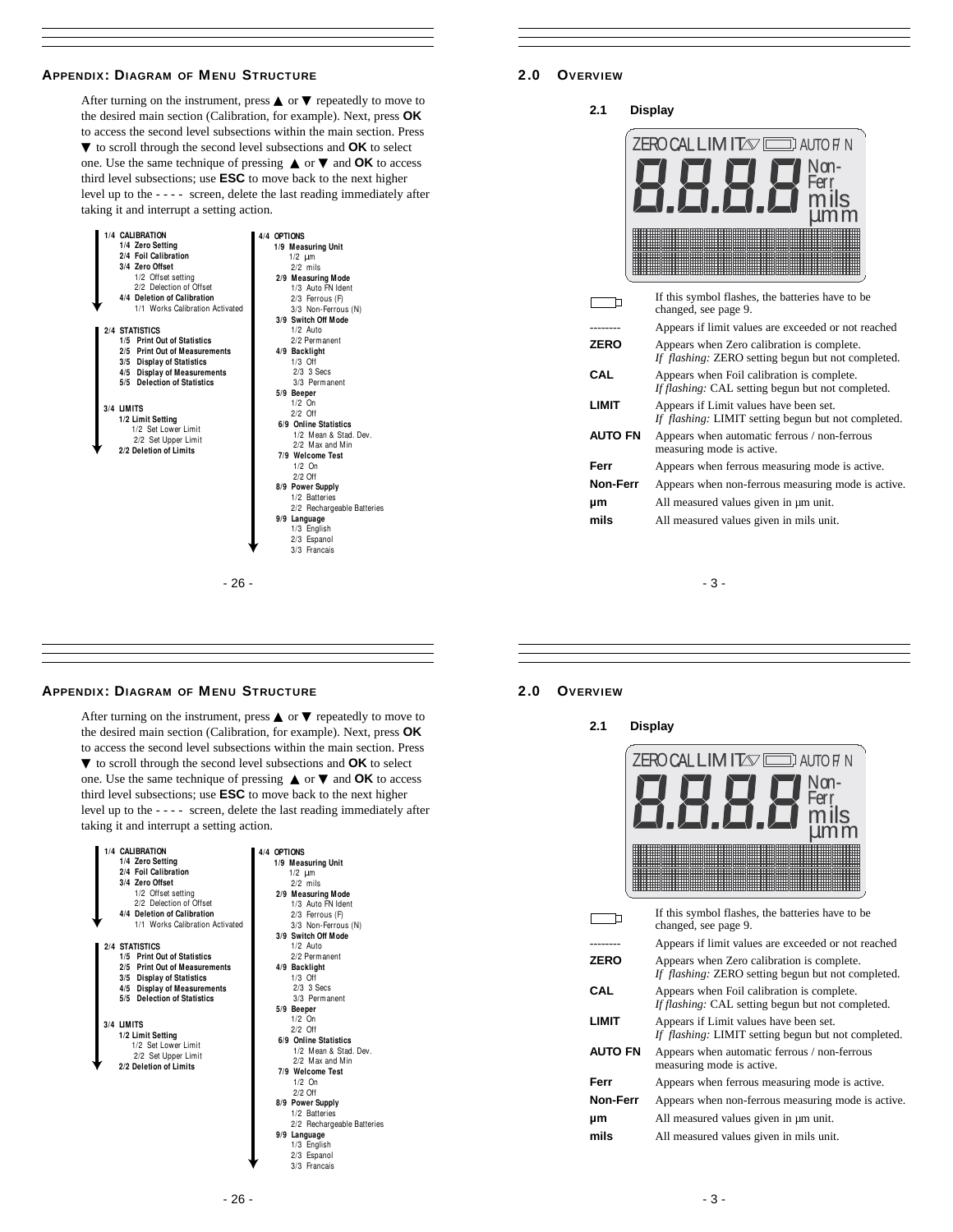

**12.0 OPTIONAL ACCESSORIES**







**Data Transfer Software**

**Test Stand**

**2.2 Gauge**



**12.0 OPTIONAL ACCESSORIES**



**Infrared Adapter**





**Data Transfer Software**

**Test Stand**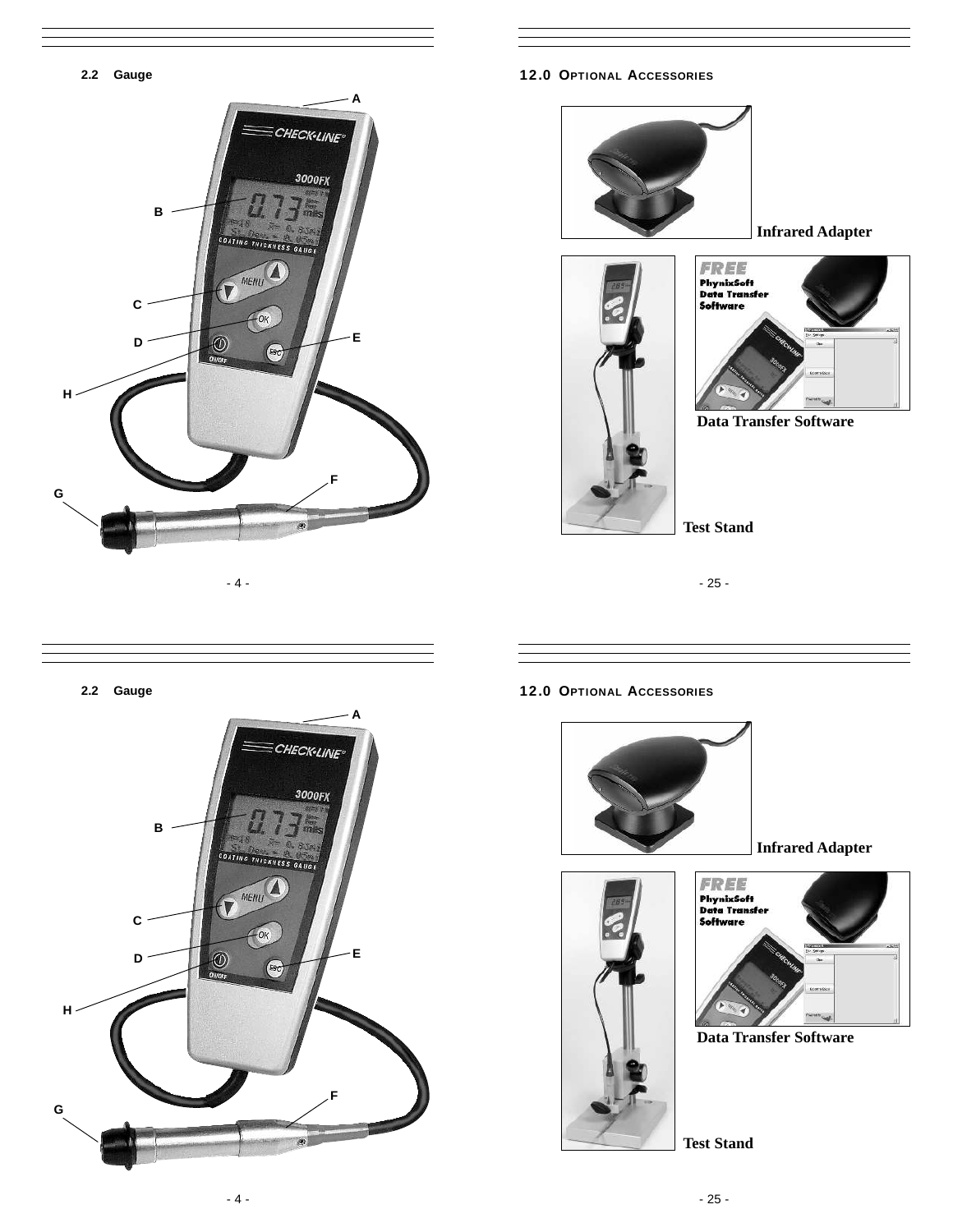# **11.0 RESOLUTION TABLE**

# **Mils**

|                            | $00.00 - 9.99$ mils  | $0.01$ mils |
|----------------------------|----------------------|-------------|
|                            | $10.00 - 24.98$ mils | $0.02$ mils |
|                            | $25.00 - 49.95$ mils | $0.05$ mils |
|                            | $50.00 - 60$ mils    | $0.1$ mils  |
| $\cdots$ $\cdots$ $\cdots$ |                      |             |

# **Microns (µm)**

| 000.0 | – 999 µm                     | $0.1 \mu m$ |
|-------|------------------------------|-------------|
| 100.0 | $-249.8 \mu m$               | $0.2 \mu m$ |
| 250.0 | $-499.5 \text{ }\mu\text{m}$ | $0.5 \mu m$ |
| 500.0 | $-999.0 \text{ µm}$          | $1.0 \mu m$ |
| 1.000 | $-1500 \mu m$                | $0.002$ mm  |

| A | <b>IR Sensor</b>                      | Transmits stored measurement data to a PC or printer<br>equipped with an infrared adapter                                                                                                                                              |
|---|---------------------------------------|----------------------------------------------------------------------------------------------------------------------------------------------------------------------------------------------------------------------------------------|
| в | <b>LED</b> Screen                     | Displays numerical data $\&$ operator prompts                                                                                                                                                                                          |
| C | $\triangle$ $\blacktriangledown$ Keys | Use to:<br>1. Scroll through main menu<br>2. Set calibration<br>3. Set zero offset<br>4 Set limit alerts                                                                                                                               |
| D | OK Key                                | Use to:<br>1. Confirm menu selection<br>2. Complete setting an action                                                                                                                                                                  |
| Е | <b>ESC Kev</b>                        | Use to:<br>1. Move back to next higher menu level<br>2. Delete last reading (immediately after recording it)<br>3. Delete of statistics $\&$ stored readings<br>4. Exit calibration, zero offset and limit alert setting<br>procedures |
| F | Probe                                 | Place on test sample at a right angle to take<br>measurement.                                                                                                                                                                          |
| G | <b>Measurement</b><br><b>Sensor</b>   | Must be in contact with test sample for measurement<br>data to be recorded                                                                                                                                                             |

**H Power Switch** Turns the gauge on and off

- 24 -

 $\boldsymbol{\text{mils}}$ mils mils

# **11.0 RESOLUTION TABLE**

# **Mils**

| $00.00 - 9.99$ mils  | $0.01$ mil |
|----------------------|------------|
| $10.00 - 24.98$ mils | $0.02$ mil |
| $25.00 - 49.95$ mils | $0.05$ mil |
| $50.00 - 60$ mils    | $0.1$ mils |
|                      |            |

# **Microns (µm)**

|       | $000.0 - 999 \text{ µm}$     | $0.1 \mu m$ |
|-------|------------------------------|-------------|
|       | $100.0 - 249.8 \text{ µm}$   | $0.2 \mu m$ |
|       | $250.0 - 499.5 \text{ µm}$   | $0.5 \mu m$ |
| 500.0 | $-999.0 \text{ }\mu\text{m}$ | $1.0 \mu m$ |
|       | $1,000 - 1500 \mu m$         | $0.002$ mm  |

| A | <b>IR Sensor</b>                      | Transmits stored measurement data to a PC or printer<br>equipped with an infrared adapter                                                                                                                                              |
|---|---------------------------------------|----------------------------------------------------------------------------------------------------------------------------------------------------------------------------------------------------------------------------------------|
| в | <b>LED</b> Screen                     | Displays numerical data $&$ operator prompts                                                                                                                                                                                           |
| C | $\triangle$ $\blacktriangledown$ Keys | Use to:<br>1. Scroll through main menu<br>2. Set calibration<br>3. Set zero offset<br>4 Set limit alerts                                                                                                                               |
| D | OK Key                                | Use to:<br>1. Confirm menu selection<br>2. Complete setting an action                                                                                                                                                                  |
| Е | <b>ESC Key</b>                        | Use to:<br>1. Move back to next higher menu level<br>2. Delete last reading (immediately after recording it)<br>3. Delete of statistics $\&$ stored readings<br>4. Exit calibration, zero offset and limit alert setting<br>procedures |
| F | <b>Probe</b>                          | Place on test sample at a right angle to take<br>measurement.                                                                                                                                                                          |
| G | <b>Measurement</b><br><b>Sensor</b>   | Must be in contact with test sample for measurement<br>data to be recorded                                                                                                                                                             |
| н | <b>Power Switch</b>                   | Turns the gauge on and off                                                                                                                                                                                                             |

- 5 -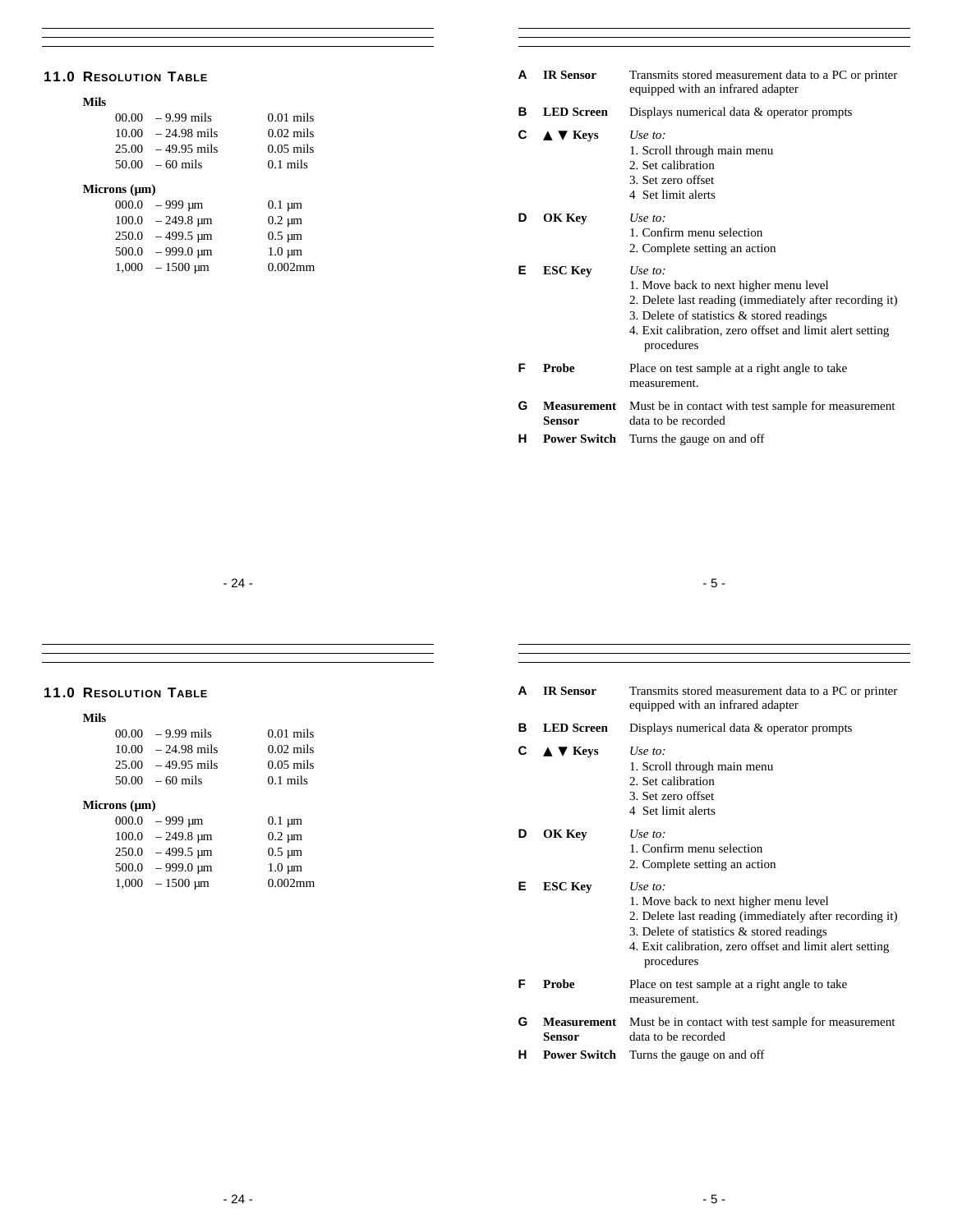# **2.3 Complete Kit**

3000 Series gauges are supplied as a complete kit, including: Gauge Probe Zero calibration standards (Fe-stainless and/or Al) Calibration foils (2), Batteries (2x AA) Operating manual NIST calibration certificate Carrying case



# **10.0 MEASURING LIMITS**

| Minimum Radius<br>for Convex Surfaces  | $0.12$ " (3mm)                       |
|----------------------------------------|--------------------------------------|
| Minimum Radius<br>for Concave Surfaces | $0.2$ " (5mm)                        |
| Minimum Headroom                       | 4" (100 mm)                          |
| Minimum Sample Diameter                | $0.2$ " (5mm)                        |
| Minimum Substrate Thickness - F        | $20 \text{ miles } (0.5 \text{ mm})$ |
| Minimum Substrate Thickness - NFe      | $2 \text{ mils} (50 \text{ µm})$     |

- 6 -

# - 23 -

# **2.3 Complete Kit**

3000 Series gauges are supplied as a complete kit, including: Gauge Probe Zero calibration standards (Fe-stainless and/or Al) Calibration foils (2), Batteries (2x AA) Operating manual NIST calibration certificate Carrying case

# **10.0 MEASURING LIMITS**

| Minimum Radius<br>for Convex Surfaces  | $0.12$ " (3mm)                       |
|----------------------------------------|--------------------------------------|
| Minimum Radius<br>for Concave Surfaces | $0.2$ " (5mm)                        |
| Minimum Headroom                       | 4" (100 mm)                          |
| Minimum Sample Diameter                | $0.2$ " (5mm)                        |
| Minimum Substrate Thickness - F        | $20 \text{ miles } (0.5 \text{ mm})$ |
| Minimum Substrate Thickness - NFe      | $2 \text{ miles } (50 \text{ µm})$   |

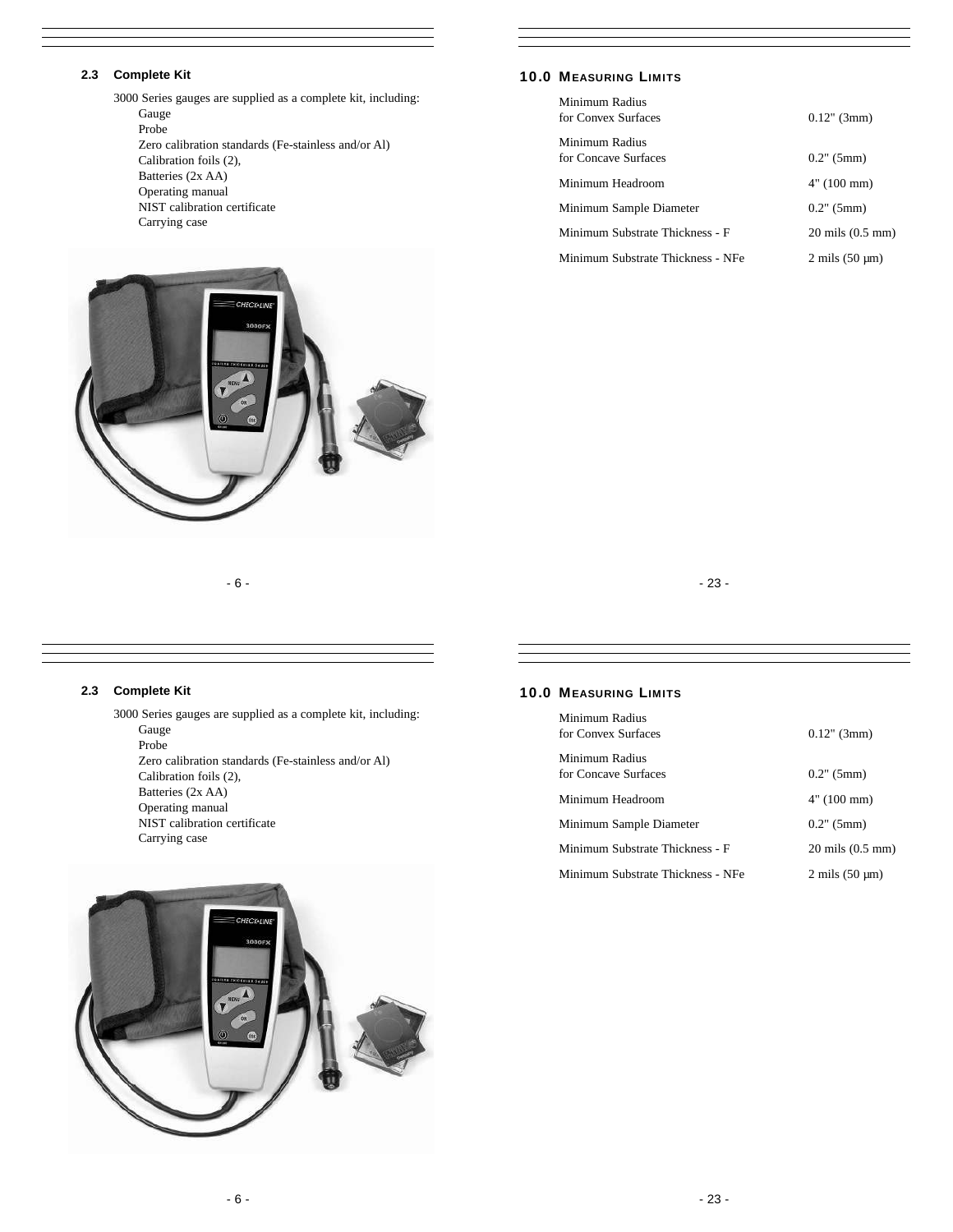# **9.0 SPECIFICATIONS**

| Range                                                              | $0 - 60.00$ mils (0 - 1500 $\mu$ m)                                                                                             |
|--------------------------------------------------------------------|---------------------------------------------------------------------------------------------------------------------------------|
| <b>Accuracy</b>                                                    | $\pm$ (0.04 mils / 1µm + 1% of reading)                                                                                         |
| <b>Display</b>                                                     | Back-lit, 4-digit alphanumeric, digit height<br>0.4" (10mm)                                                                     |
| Minimum<br><b>Measuring Area</b>                                   | $0.2" \times 0.2"$ (5mm x 5mm)                                                                                                  |
| <b>Minimum</b><br><b>Curvature Radius</b>                          | concave: $0.2$ " (5mm), convex: $0.12$ " (3mm)                                                                                  |
| <b>Minimum</b><br><b>Substrate Thickness</b> 20 mils $(0.5 \, mm)$ |                                                                                                                                 |
| <b>Calibration</b>                                                 | Factory calibration, zero calibration, foil<br>calibration.<br>Off-set function: addition or subtraction of a<br>constant value |
| <b>Memory</b>                                                      | 80 readings                                                                                                                     |
| <b>Statistics Program</b>                                          | Number of readings, mean value, standard<br>deviation, maximum and minimum reading of<br>max. 10,000 readings                   |
| <b>Set Limits</b>                                                  | Adjustable selectable with acoustic alarm                                                                                       |
| <b>Data Output</b>                                                 | Infrared IrDA standard                                                                                                          |
| <b>Operating Temp.</b>                                             | 32 °F to 122 °F (0 °C to 50 °C)                                                                                                 |
| <b>Surface Temp.</b>                                               | 5 °F to 140 °F (-15 °C to 60 °C)                                                                                                |
| <b>Storage Temp.</b>                                               | -4 °F to 140 °F (-20 °C to +60 °C)                                                                                              |
| Power                                                              | 2 AA 1.5V                                                                                                                       |
| <b>Dimensions</b>                                                  | 5.6" x 2.5" x 1.2" (140mm x 562mm x 30mm)                                                                                       |
| Weight                                                             | 7 oz $(200 g)$ = gauge + probe                                                                                                  |
| <b>Protection Class</b>                                            | IP 52 (proof against dust and dripping water)                                                                                   |
| <b>Standards</b>                                                   | DIN, ISO, ASTM, BS                                                                                                              |
|                                                                    |                                                                                                                                 |

- 22 -

# **3.0 BASIC PROCEDURES**

# **3.1 Turning Power ON and OFF**

To turn the gauge **on**, press and hold the **power switch**  (item H, page 4) for two seconds, until the chime sounds. The start screen appears briefly, followed by - - - -. The gauge is now ready to use.

To turn the gauge **off**, press and hold the **power switch**  (item H, page 4) for two seconds, until the chime sounds.

#### **Auto Power Off / Permanent On modes**

When in the automatic power-off mode, the gauge will automatically turn itself off after 90 seconds of non-use. In the permanent on mode, the gauge will remain on continuously, even during extended periods of non-use. To switch between modes:

1. Press the ▼ key repeatedly until **Options** shows on the display.

- 2. Press **OK**
- 3. Press the ▼ key repeatedly until **Switch Off Mode** shows on the display.
- 4. Press **OK**
- 5. Press the ▼ key to select either permanent on or auto switch off.
- 6. Press **OK** to confirm your selection.

**NOTE:** To cancel a selection and exit from the menu subsection press **ESC**.

- 7 -

# **9.0 SPECIFICATIONS**

| $0 - 60.00$ mils (0 - 1500 $\mu$ m)                                                                                             |
|---------------------------------------------------------------------------------------------------------------------------------|
| $\pm$ (0.04 mils / 1µm + 1% of reading)                                                                                         |
| Back-lit, 4-digit alphanumeric, digit height<br>0.4" (10mm)                                                                     |
| $0.2" \times 0.2"$ (5mm x 5mm)                                                                                                  |
| concave: $0.2$ " (5mm), convex: $0.12$ " (3mm)                                                                                  |
| <b>Substrate Thickness</b> 20 mils (0.5 mm)                                                                                     |
| Factory calibration, zero calibration, foil<br>calibration.<br>Off-set function: addition or subtraction of a<br>constant value |
| 80 readings                                                                                                                     |
| Number of readings, mean value, standard<br>deviation, maximum and minimum reading of<br>max. 10,000 readings                   |
| Adjustable selectable with acoustic alarm                                                                                       |
| Infrared IrDA standard                                                                                                          |
| 32 °F to 122 °F (0 °C to 50 °C)                                                                                                 |
| 5 °F to 140 °F (-15 °C to 60 °C)                                                                                                |
| -4 °F to 140 °F (-20 °C to +60 °C)                                                                                              |
| 2 AA 1.5V                                                                                                                       |
| 5.6" x 2.5" x 1.2" (140mm x 562mm x 30mm)                                                                                       |
| 7 oz $(200 g)$ = gauge + probe                                                                                                  |
| IP 52 (proof against dust and dripping water)                                                                                   |
|                                                                                                                                 |
|                                                                                                                                 |

# **3.0 BASIC PROCEDURES**

#### **3.1 Turning Power ON and OFF**

To turn the gauge **on**, press and hold the **power switch**  (item H, page 4) for two seconds, until the chime sounds. The start screen appears briefly, followed by - - - -. The gauge is now ready to use.

To turn the gauge **off**, press and hold the **power switch**  (item H, page 4) for two seconds, until the chime sounds.

#### **Auto Power Off / Permanent On modes**

When in the automatic power-off mode, the gauge will automatically turn itself off after 90 seconds of non-use. In the permanent on mode, the gauge will remain on continuously, even during extended periods of non-use. To switch between modes:

1. Press the ▼ key repeatedly until **Options** shows on the display.

- 2. Press **OK**
- 3. Press the ▼ key repeatedly until **Switch Off Mode** shows on the display.
- 4. Press **OK**
- 5. Press the ▼ key to select either permanent on or auto switch off.
- 6. Press **OK** to confirm your selection.

**NOTE:** To cancel a selection and exit from the menu subsection press **ESC**.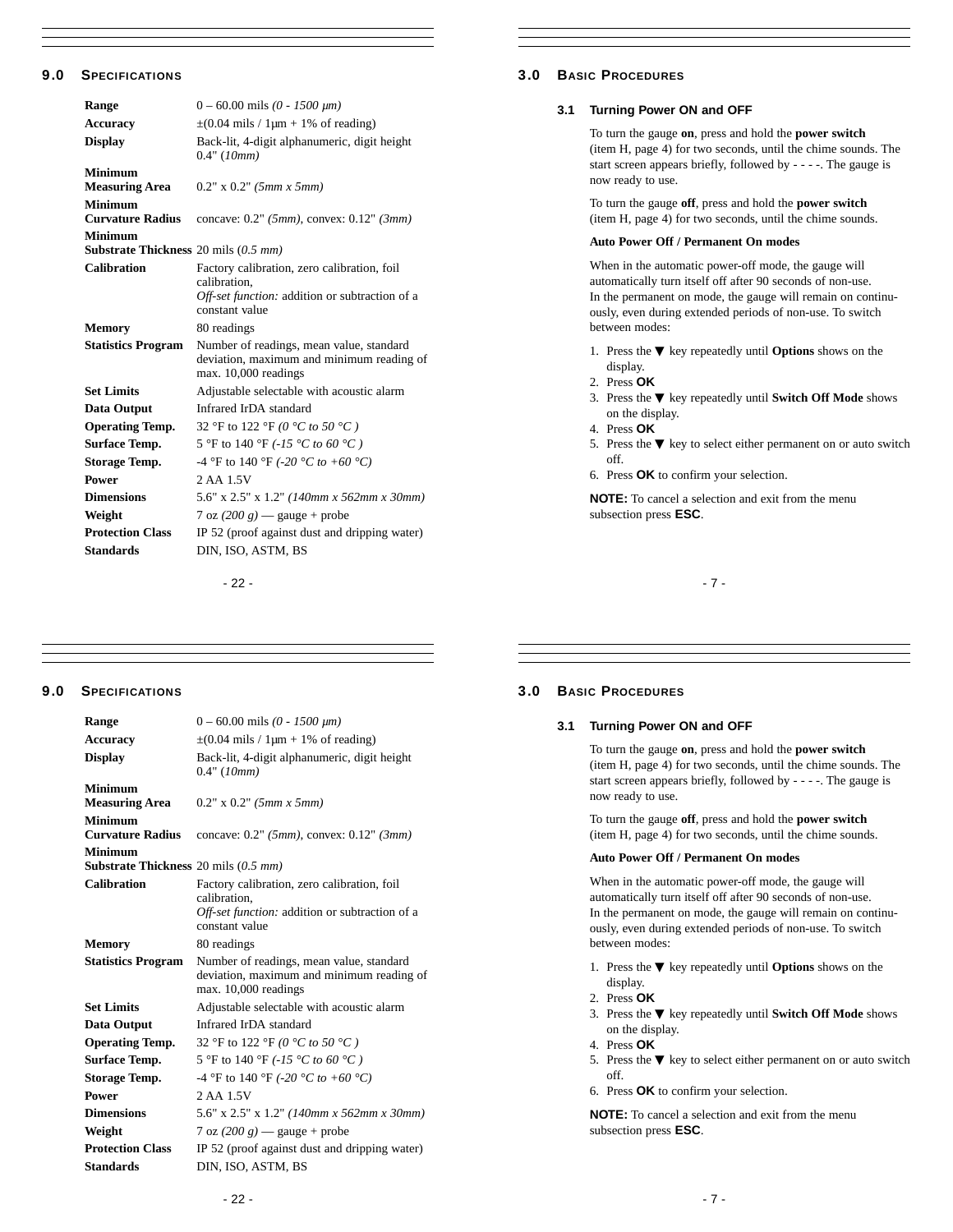# **3.2 Selecting Units of Measure (µm-metric or inch-mils)**

- 1. Press ▼ repeatedly until display shows **Options**.
- 2. Press **OK**. The display shows **Measuring Unit**.
- 3. Press **OK**. The display shows **µm unit**
- 4. Press **OK** to confirm **µm** as unit of measurement *OR*
- 5. Press ▼ again. The display shows **mils unit**.
- 6. Press **OK** to confirm **mils** as unit of measurement

The selected unit of measure (mils or  $\mu$ m) will appear on the display, followed by the start screen - - - -.

# **3.3 Backlight**

3000FX Series gauges equipped with a backlight function to improve the readability of the display in certain lighting conditions. The operator can select permanent on, 3-second on (after each measurement) and off:

- 1. Press the ▼ key until **Options** shows on the display.
- 2. Press **OK**.

3. Press the ▼ key to scroll to the desired backlight state. 4. Press **OK** to confirm your selection.

The selected backlight state will appear on the display briefly, followed by the start screen - - - -.

#### **3.4 Beeper**

To turn the audible signal on and off:

- 1. Press the ▼ key until **Options** shows on the display.
- 2. Press the **OK** key.
- 3. Press the ▼ key until **Beepe**r shows on the display.
- 4. Press **OK**.

#### - 8 -

# **8.0 ERROR MESSAGES**

Faults or malfunctions identified by the instrument are indicated by an error message appearing on the display:

#### **Batteries are empty:**

Please insert new batteries.

#### **Probe is too close to metal:**

The probe was too close to the metal during switch-on. Hold the probe free in the air and then switch the instrument on.

#### **Magnetic interference fields:**

Close to the probe are too strong magnetic interference fields (e.g. transformers, PC-display screens).

#### **Probe defective:**

If this error message appears, please send the instrument to your supplier or to the manufacturer for repair.

#### **Other errors:**

If the following errors appear on your instrument

- Instrument does not allow any further measurements
- Illogical display values

a total reset usually helps (see page 9)

- 21 -

### **3.2 Selecting Units of Measure (µm-metric or inch-mils)**

- 1. Press ▼ repeatedly until display shows **Options**.
- 2. Press **OK**. The display shows **Measuring Unit**.
- 3. Press **OK**. The display shows **µm unit**
- 4. Press **OK** to confirm **µm** as unit of measurement *OR*
- 5. Press ▼ again. The display shows **mils unit**.
- 6. Press **OK** to confirm **mils** as unit of measurement

The selected unit of measure (mils or  $\mu$ m) will appear on the display, followed by the start screen - - - -.

# **3.3 Backlight**

3000FX Series gauges equipped with a backlight function to improve the readability of the display in certain lighting conditions. The operator can select permanent on, 3-second on (after each measurement) and off:

- 1. Press the ▼ key until **Options** shows on the display.
- 2. Press **OK**.

3. Press the ▼ key to scroll to the desired backlight state. 4. Press **OK** to confirm your selection.

The selected backlight state will appear on the display briefly, followed by the start screen - - - -.

# **3.4 Beeper**

To turn the audible signal on and off:

- 1. Press the ▼ key until **Options** shows on the display.
- 2. Press the **OK** key.
- 3. Press the ▼ key until **Beepe**r shows on the display.
- 4. Press **OK**.

#### **8.0 ERROR MESSAGES**

Faults or malfunctions identified by the instrument are indicated by an error message appearing on the display:

#### **Batteries are empty:**

Please insert new batteries.

#### **Probe is too close to metal:**

The probe was too close to the metal during switch-on. Hold the probe free in the air and then switch the instrument on.

#### **Magnetic interference fields:**

Close to the probe are too strong magnetic interference fields (e.g. transformers, PC-display screens).

#### **Probe defective:**

If this error message appears, please send the instrument to your supplier or to the manufacturer for repair.

#### **Other errors:**

If the following errors appear on your instrument

- Instrument does not allow any further measurements
- Illogical display values
- a total reset usually helps (see page 9)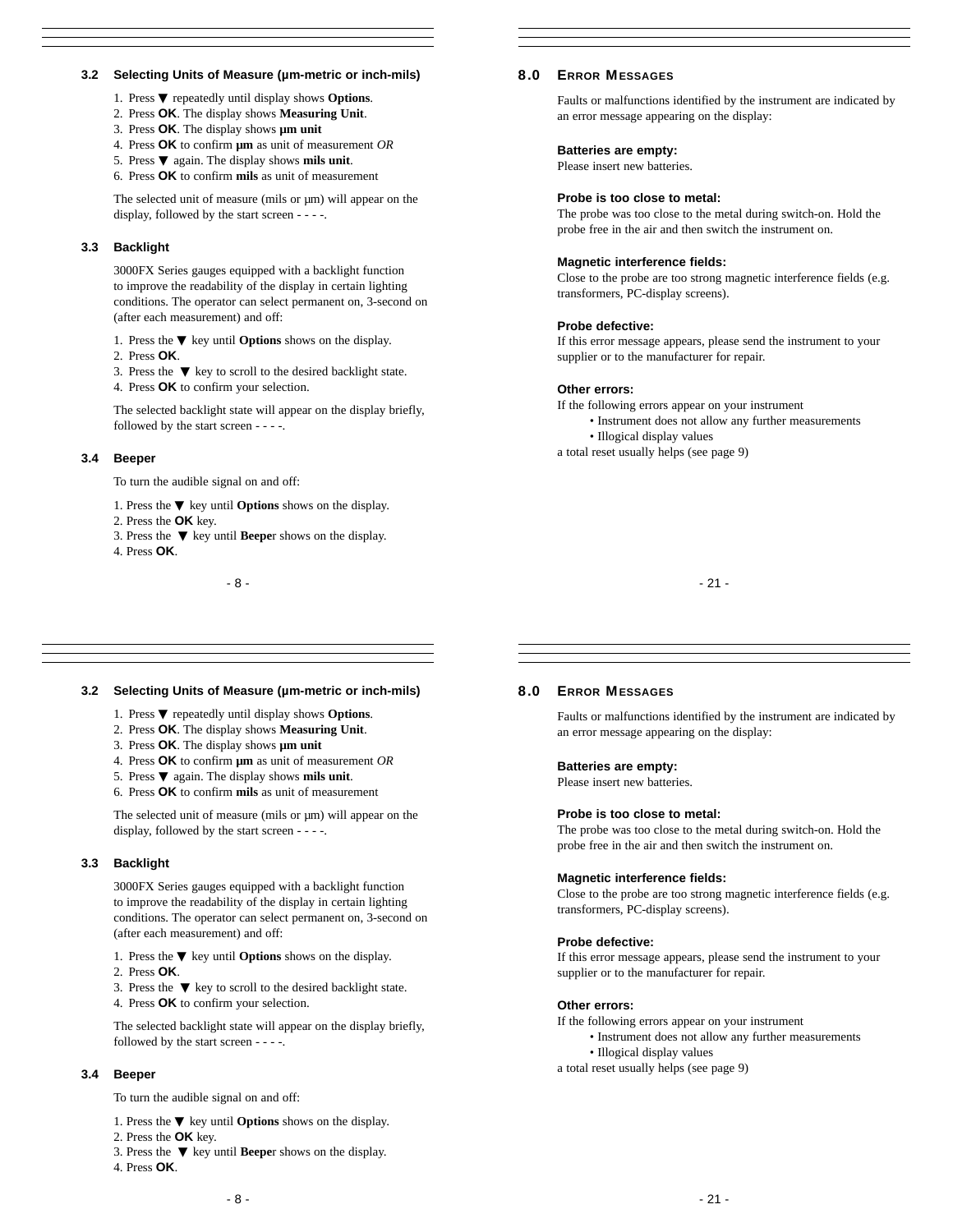- Do not expose the window of the infrared adapter to direct solar radiation.
- Do not operate any filament and halogen lamps in the immediate vicinity of the adapter. The distance between adapter and lamp should be more than 1 meter.
- The infrared windows of the test instrument and of the adapter must be parallel and facing each other at a distance of around 30 cm to 50 cm.

After pressing **OK** to start infrared data transmission, keep the gauge´s infrared window pointed at the IR adapter as long as the green LED is lit.

5. Press the  $\Psi$  key to select the on or off states. 6. Press **OK** to confirm your selection

#### **3.5 Manually Setting Measurement Mode (DCFN only)**

In some cases, especially with varnish applied to zinc on steel, it is advisable to manually set the measuring mode—F mode (Ferrous) for measurements on steel/iron, N mode (Non-Ferrous) for measurements on non-ferrous metals.

- 1. Press ▼ repeatedly until display shows **Options**.
- 2. Press **OK**. **Measuring Unit** appears on the display.
- 3. Press ▼ repeatedly until **Measuring Mode** appears.
- 4. Press **OK**. **Auto FN Identifications** appears.
- 5. Press ▼ repeatedly until either **Ferrous (F)** or **Non-Ferrous (N)** or **Auto FN** appears on the display.
- 6. Press **OK** to confirm the measurement mode that you want to activate. The display shows - - - - and either **Auto FN**  or **Ferr** or **Non-Ferr.** See diagram of dsiplay on page 3.

#### **3.6 Total Reset To Factory Defaults**

This procedure deletes all single and statistical values. It also deletes set calibration values and optional items and resets the gauge to the factory default.

- 1. Switch off the gauge
- 2. Press and hold the **ESC** key (item E, page 4). At the same time turn the power back on.
- 3. An acoustic signal will sound and all factory default settings are restored.
- 4. **Release both keys** and the gauge will restart with all factory default settings restored.

- 9 -

- 20 -
- Do not expose the window of the infrared adapter to direct solar radiation.
- Do not operate any filament and halogen lamps in the immediate vicinity of the adapter. The distance between adapter and lamp should be more than 1 meter.
- The infrared windows of the test instrument and of the adapter must be parallel and facing each other at a distance of around 30 cm to 50 cm.

After pressing **OK** to start infrared data transmission, keep the gauge´s infrared window pointed at the IR adapter as long as the green LED is lit.

5. Press the  $\Psi$  key to select the on or off states. 6. Press **OK** to confirm your selection

#### **3.5 Manually Setting Measurement Mode (DCFN only)**

In some cases, especially with varnish applied to zinc on steel, it is advisable to manually set the measuring mode—F mode (Ferrous) for measurements on steel/iron, N mode (Non-Ferrous) for measurements on non-ferrous metals.

- 1. Press ▼ repeatedly until display shows **Options**.
- 2. Press **OK**. **Measuring Unit** appears on the display.
- 3. Press ▼ repeatedly until **Measuring Mode** appears.
- 4. Press **OK**. **Auto FN Identifications** appears.
- 5. Press ▼ repeatedly until either **Ferrous (F)** or **Non-Ferrous (N)** or **Auto FN** appears on the display.
- 6. Press **OK** to confirm the measurement mode that you want to activate. The display shows - - - - and either **Auto FN**  or **Ferr** or **Non-Ferr.** See diagram of dsiplay on page 3.

#### **3.6 Total Reset To Factory Defaults**

This procedure deletes all single and statistical values. It also deletes set calibration values and optional items and resets the gauge to the factory default.

- 1. Switch off the gauge
- 2. Press and hold the **ESC** key (item E, page 4). At the same time turn the power back on.
- 3. An acoustic signal will sound and all factory default settings are restored.
- 4. **Release both keys** and the gauge will restart with all factory default settings restored.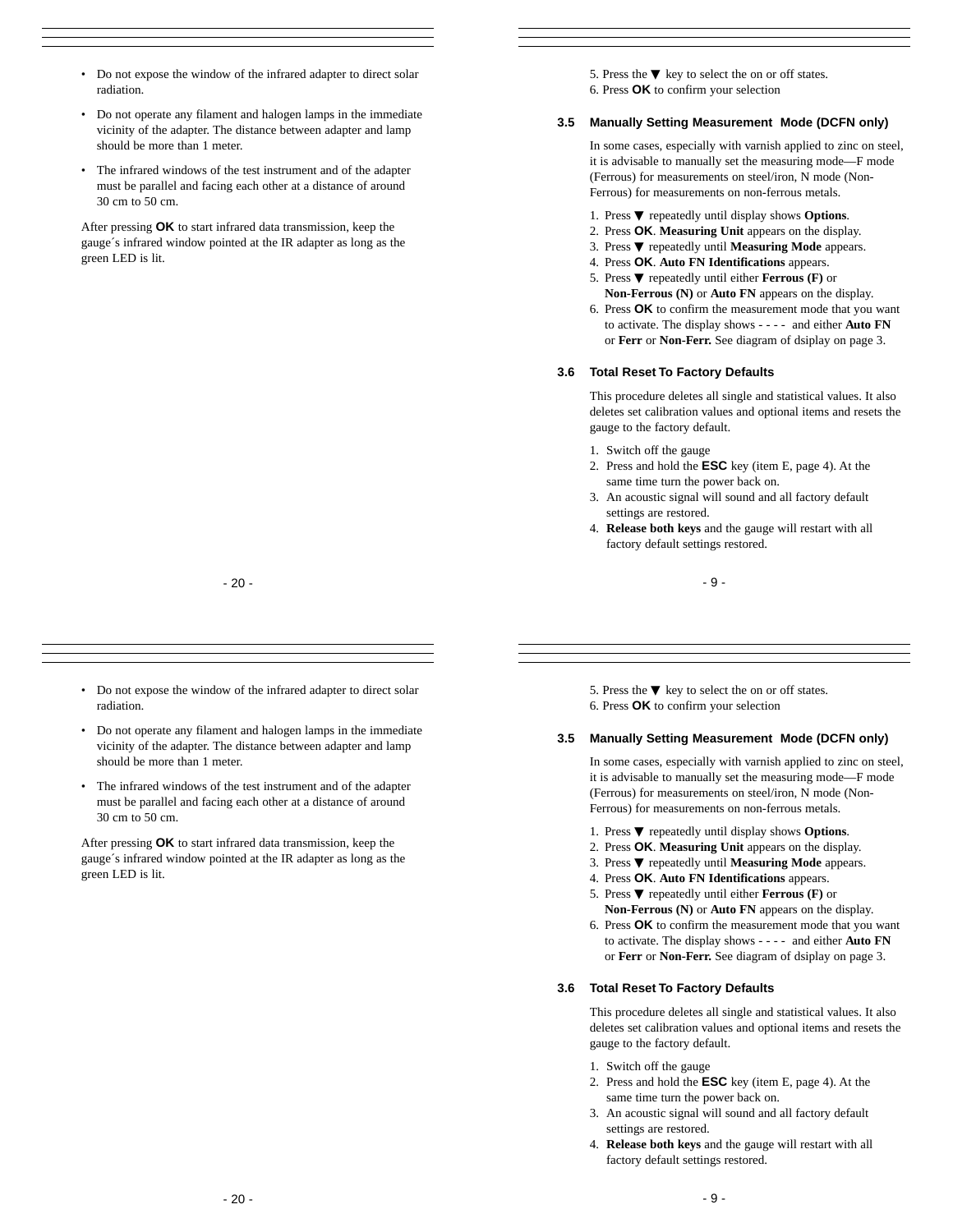# **3.7 Battery Replacement**

3000FX gauges use two AA alkaline or rechargeable batteries. When battery power becomes low the **Battery Indicator** will flash. The gauge will continue to operate,



but batteries should be replaced as soon as possible When battery power is depleted, the Battery Indicator remains on continuously, indicating that less than 60 seconds of power remain shut down.

#### **Replacing batteries**

- 1. Turn the gauge over. Slide the release switch down to unlock the battery compartment.
- 2. Carefully pull the battery compartment cover away from the gauge.
- 3. Insert new batteries, following the polarity diagram on the inside of the battery compartment.
- 4. Replace the battery compartment cover by inserting the hooks at the bottom edge, then pushing the cover forward until it snaps into position.
- 5. Slide the release switch up to lock the cover in place.

**NOTE:** Battery exchange should be accomplished within 20 seconds to preserve saved measurement data.

- 10 -



# **7.0 DATA T RANSFER**

For data transfer from a 3000FX series gauge to a PC you must not use a possible enclosed drive disc. For the infrared data transmission from the gauge to a printer or to a PC, the following three requirements must be met:

- 1. The infrared adapter (accessory part) must be connected to the printer or PC. The infrared window of the gauge and of the adapter must be parallel and face each other at a distance of approximately 12" to 20" *(30cm to 50cm*) for the data transmission.
- 2. The serial interface parameters of the PC and the printer must be set as follows:

| Baud rate: | 9600 |
|------------|------|
| Data bits: | 8    |
| Stop bit:  | 1    |
| Parity:    | none |
| Handshake  | non  |

3. A data transmission program must be installed for the data transmission to a PC.

#### **General information regarding the infrared data transfer using 3000FX**

It is of special importance with reference to the infrared data transfer that the transmitted light-induced pulses can be perfectly received and evaluated. The infrared adapter receiving the light-induced pulses must therefore be protected from any external interferences. For this reason, please observe the following:

- 19 -

# **3.7 Battery Replacement**

3000FX gauges use two AA alkaline or rechargeable batteries. When battery power becomes low the **Battery Indicator** will flash. The gauge will continue to operate,

but batteries should be replaced as soon as possible When battery power is depleted, the Battery Indicator remains on continuously, indicating that less than 60 seconds of power remain shut down.

#### **Replacing batteries**

- 1. Turn the gauge over. Slide the release switch down to unlock the battery compartment.
- 2. Carefully pull the battery compartment cover away from the gauge.
- 3. Insert new batteries, following the polarity diagram on the inside of the battery compartment.
- 4. Replace the battery compartment cover by inserting the hooks at the bottom edge, then pushing the cover forward until it snaps into position.
- 5. Slide the release switch up to lock the cover in place.

**NOTE:** Battery exchange should be accomplished within 20 seconds to preserve saved measurement data.

# $\overline{\mathsf{N}}$  . Fe  $\frac{1}{\sqrt{2}}$  $\mathbf{r}$  $\mathbb M$  IT  $\infty$  automation  $\mathbb M$

# **7.0 DATA T RANSFER**

For data transfer from a 3000FX series gauge to a PC you must not use a possible enclosed drive disc. For the infrared data transmission from the gauge to a printer or to a PC, the following three requirements must be met:

- 1. The infrared adapter (accessory part) must be connected to the printer or PC. The infrared window of the gauge and of the adapter must be parallel and face each other at a distance of approximately 12" to 20" *(30cm to 50cm*) for the data transmission.
- 2. The serial interface parameters of the PC and the printer must be set as follows:

| Baud rate: | 9600 |
|------------|------|
| Data bits: | 8    |
| Stop bit:  | 1    |
| Parity:    | none |
| Handshake  | non  |
|            |      |

3. A data transmission program must be installed for the data transmission to a PC.

#### **General information regarding the infrared data transfer using 3000FX**

It is of special importance with reference to the infrared data transfer that the transmitted light-induced pulses can be perfectly received and evaluated. The infrared adapter receiving the light-induced pulses must therefore be protected from any external interferences. For this reason, please observe the following: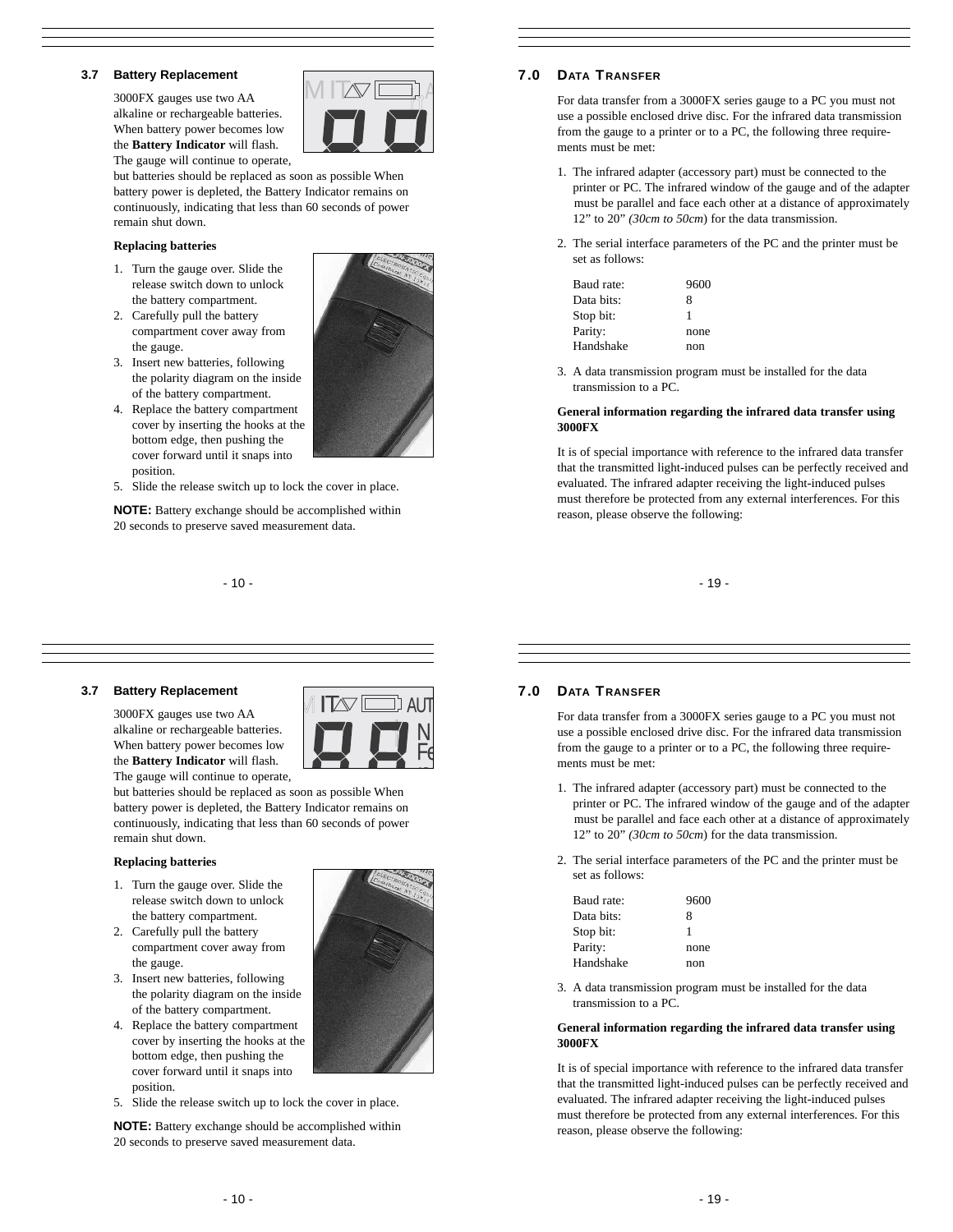To continue measuring, press **ESC** repeatedly until the start screen with the four dashes - - - - is displayed.

#### **To print statistical values:**

- 1. Press ▼ repeatedly until **Statistics** appears n display.
- 2. Press **OK**. **Printout Of Statistics** appears.
- 3. Point instrument with the IR transmitter (top end face) towards the IR adapter installed on the printer. The distance should be approx. 12" to 20" (30cm to 50cm).
- 4. Press **OK**. The data are transmitted, and **Printing...** will briefly appear, followed by the start screen with the four dashes -

To continue measuring, press **ESC** repeatedly until the start screen with the four dashes - - - - is displayed again.

#### **6.4 Deletion of statistical values and of single values**

- 1. Press ▼ repeatedly until **Statistics** appears on display.
- 2. Press **OK**. **Printout Of Statistics** appears
- 3. Press ▼ repeatedly until **Deletion Of Statistics** appears
- 4. Press **OK**. The statistical values with the single values are deleted. Statistics deleted will briefly appear on the display, then the start screen with the four dashes - - - - .

#### **Quick deletion of statistics and stored readings**

- 1. Press **ESC** repeatedly until the start screen with the four dashes - - - - is again displayed.
- 2. Press **ESC** until **Deleted Statistic?** appears on the display.
- 3. Press **ESC** again. **Statistics Deleted** will briefly appear, then the start screen with the four dashes - - - -.

- 18 -

To continue measuring, press **ESC** repeatedly until the start screen with the four dashes - - - - is displayed.

#### **To print statistical values:**

- 1. Press ▼ repeatedly until **Statistics** appears n display.
- 2. Press **OK**. **Printout Of Statistics** appears.
- 3. Point instrument with the IR transmitter (top end face) towards the IR adapter installed on the printer. The distance should be approx. 12" to 20" (30cm to 50cm).
- 4. Press **OK**. The data are transmitted, and **Printing...** will briefly appear, followed by the start screen with the four dashes - - - -.

To continue measuring, press **ESC** repeatedly until the start screen with the four dashes - - - - is displayed again.

# **6.4 Deletion of statistical values and of single values**

- 1. Press ▼ repeatedly until **Statistics** appears on display.
- 2. Press **OK**. **Printout Of Statistics** appears
- 3. Press ▼ repeatedly until **Deletion Of Statistics** appears
- 4. Press **OK**. The statistical values with the single values are deleted. Statistics deleted will briefly appear on the display, then the start screen with the four dashes -

#### **Quick deletion of statistics and stored readings**

- 1. Press **ESC** repeatedly until the start screen with the four dashes - - - - is again displayed.
- 2. Press **ESC** until **Deleted Statistic?** appears on the display.
- 3. Press **ESC** again. **Statistics Deleted** will briefly appear, then the start screen with the four dashes - - - -.

# **Using Rechargeable batteries**

When using rechargeable batteries, the battery symbol always flashes, because rechargeable batteries provide a lower voltage than non-rechargeable batteries. To eliminate this situation:

- 1. Press ▼ repeatedly until **Options** appears on the display.
- 2. Press **OK**.
- 3. Press ▼ until **Power Supply** appears on the display.
- 4. Press **OK**.
- 5. Press ▼ until **Rechargeable Batteries** appears on the
- display.
- 6. Press **OK**.

Supply with Rechargeable Batt appears briefly on the screen, followed by - - - . The procedure is complete.

- 11 -

#### **Using Rechargeable batteries**

When using rechargeable batteries, the battery symbol always flashes, because rechargeable batteries provide a lower voltage than non-rechargeable batteries. To eliminate this situation:

- 1. Press ▼ repeatedly until **Options** appears on the display.
- 2. Press **OK**.
	- 3. Press ▼ until **Power Supply** appears on the display.
	- 4. Press **OK**.
	- 5. Press ▼ until **Rechargeable Batteries** appears on the display.
- 6. Press **OK**.

Supply with Rechargeable Batt appears briefly on the screen, followed by - - - . The procedure is complete.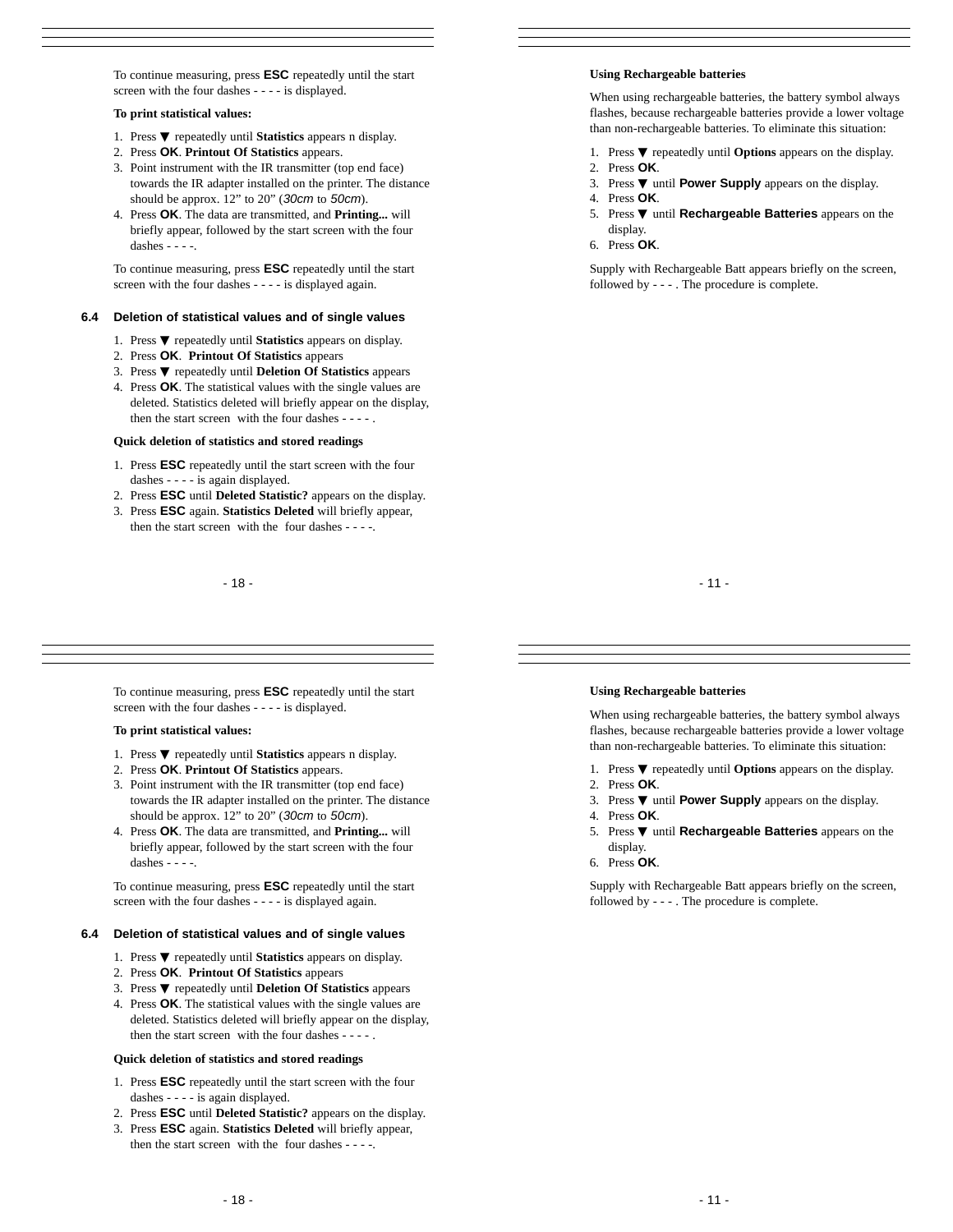# **4.0 CALIBRATION**

# **4.1 Measuring Using Factory (Works) Calibration**

- 1. Press ▼. **Calibration** appears on the display.
- 2. Press **OK**. **Zero Setting** appears on the display.
- 3. Press ▼ repeatedly until **Delete Calibration** appears.
- 4. Press **OK**. **Works Calibration Activated** appears briefly, then the start screen with - - - -. You can now carry out the measurement.

# **4.2 One-point calibration (zero procedure)**

This procedure requires an uncoated test object having similar dimensions and material properties to those of the coated object to be measured.

- 1. Press ▼. **Calibration** appears on the display.
- 2. Press **OK**. **Zero Setting** appears.
- 3. Place the Measuring Sensor (item G, page 4) on the test object at a right angle. Press gently and hold until chime sounds, then lift up. Repeat several times.
- 4. Press **OK. Zero has been set** appears briefly on the display, followed by the start screen with the four dashes - - - -.

You can now carry out the measurement.

#### **4.3 Two-point calibration (using calibration foil)**

As with Zero setting, this procedure requires an uncoated test object having similar dimensions as the coated object that will be measured. Choose a calibration foil that is closest to the expected coating layer thickness.

- 12 -

# **4.0 CALIBRATION**

# **4.1 Measuring Using Factory (Works) Calibration**

- 1. Press ▼. **Calibration** appears on the display.
- 2. Press **OK**. **Zero Setting** appears on the display.
- 3. Press ▼ repeatedly until **Delete Calibration** appears.
- 4. Press **OK**. **Works Calibration Activated** appears briefly, then the start screen with - - - -. You can now carry out the measurement.

#### **4.2 One-point calibration (zero procedure)**

This procedure requires an uncoated test object having similar dimensions and material properties to those of the coated object to be measured.

- 1. Press ▼. **Calibration** appears on the display.
- 2. Press **OK**. **Zero Setting** appears.
- 3. Place the Measuring Sensor (item G, page 4) on the test object at a right angle. Press gently and hold until chime sounds, then lift up. Repeat several times.
- 4. Press **OK. Zero has been set** appears briefly on the display, followed by the start screen with the four dashes - - - -.

You can now carry out the measurement.

# **4.3 Two-point calibration (using calibration foil)**

As with Zero setting, this procedure requires an uncoated test object having similar dimensions as the coated object that will be measured. Choose a calibration foil that is closest to the expected coating layer thickness.

### 3. Press ▼ until **Display of Single Values** appears.

To continue measuring, press **ESC** repeatedly until the start screen with the four dashes - - - - is displayed.

#### **To print single values:**

- 1. Press ▼ repeatedly until **Statistics** appears on display.
- 2. Press **OK**. **Printout Of Statistics** appears
- 3. Press ▼ repeatedly until **Printout of Single Values**  appears
- 4. Point instrument with the IR transmitter (top end edge) towards the IR adapter installed on the printer. The distance should be approx. 12" to 20" (30cm to 50cm)
- 5. Press **OK**. The data are transmitted, and **Printing...** will briefly appear, followed by the start screen with the four dashes  $- - -$ .

To continue measuring, press **ESC** repeatedly until the start screen with the four dashes - - - - is displayed again.

#### **6.3 Display and print statistical values**

#### **To display statistical values:**

- 1. Press ▼ repeatedly until **Statistics** appears on display.
- 2. Press **OK. Printout Of Statistics** appears.
- 3. Press ▼ repeatedly until **Display Of Statistics** appears. 4. Press **OK** repeatedly. Each time OK is pressed, a different statistical value will be displayed in this order: N,  $\overline{x}$ , s, and then N, Max, Min. At the conclusion, Display of Statistics appears again and the sequence of statistics displayed will repeat.

- 17 -

# 3. Press ▼ until **Display of Single Values** appears.

To continue measuring, press **ESC** repeatedly until the start screen with the four dashes - - - - is displayed.

#### **To print single values:**

- 1. Press ▼ repeatedly until **Statistics** appears on display.
- 2. Press **OK**. **Printout Of Statistics** appears
- 3. Press ▼ repeatedly until **Printout of Single Values**  appears
- 4. Point instrument with the IR transmitter (top end edge) towards the IR adapter installed on the printer. The distance should be approx. 12" to 20" (30cm to 50cm)
- 5. Press **OK**. The data are transmitted, and **Printing...** will briefly appear, followed by the start screen with the four dashes  $- - -$ .

To continue measuring, press **ESC** repeatedly until the start screen with the four dashes - - - - is displayed again.

#### **6.3 Display and print statistical values**

#### **To display statistical values:**

- 1. Press ▼ repeatedly until **Statistics** appears on display.
- 2. Press **OK. Printout Of Statistics** appears.
- 3. Press ▼ repeatedly until **Display Of Statistics** appears.
- 4. Press **OK** repeatedly. Each time OK is pressed, a different statistical value will be displayed in this order: N,  $\overline{x}$ , s, and then N, Max, Min. At the conclusion, Display of Statistics appears again and the sequence of statistics displayed will repeat.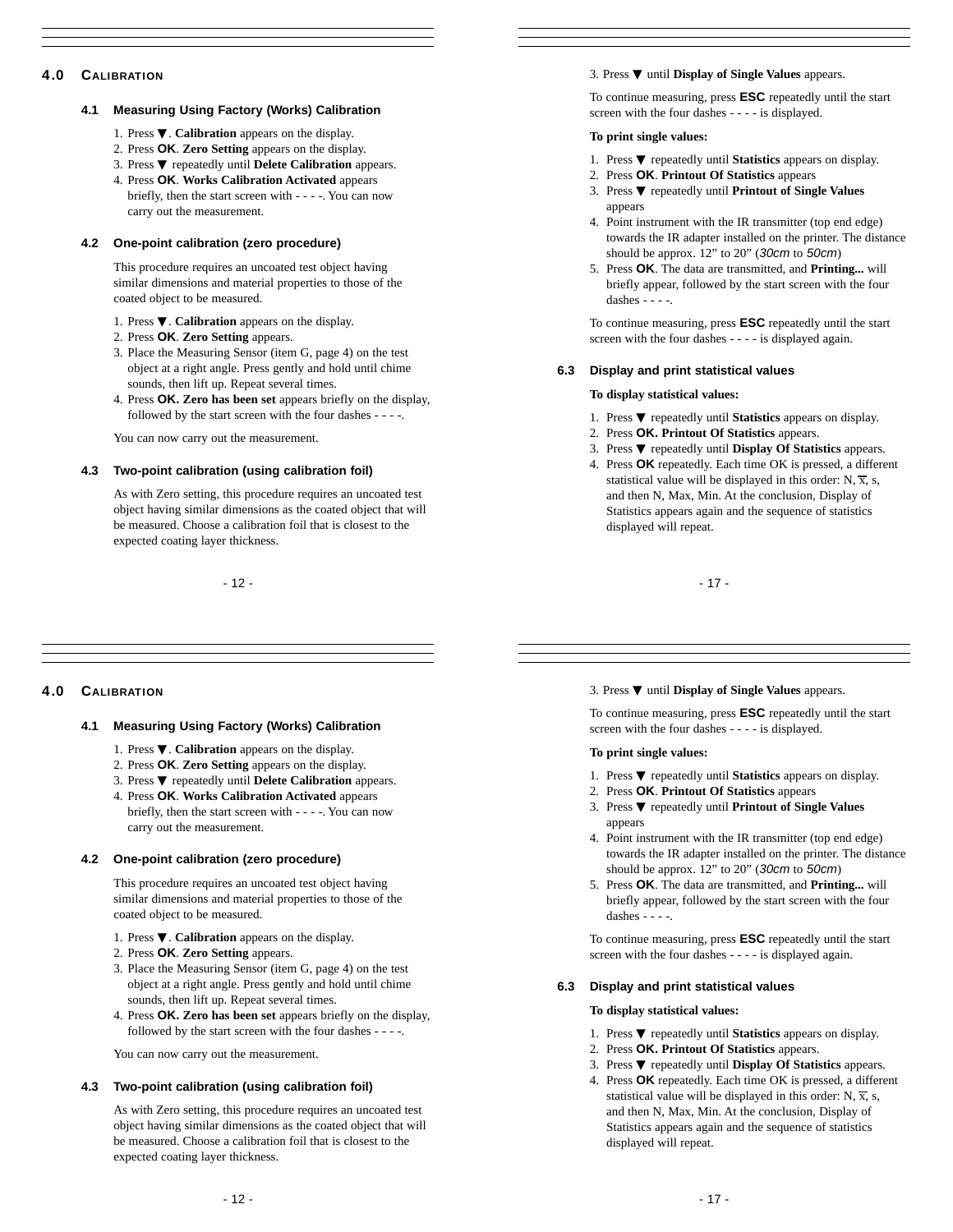# **6.0 MANAGING SINGLE AND STATISTICAL VALUES**

The 3000FX gauge is provided with online statistics. The statistical values are re-calculated and displayed in the two bottom lines after everymeasurement.The statistical values calculated by the 3000FX gauges are:



- **N:** Number of measured values
- **x:** Average of measured values
- **s:** Standard deviation

**Max:** Maximum single value of the measurement series

**Min:** Minimum single value of the measurement series

**Note:** The DCFN-3000FX can store a total of 80 readings combining the F-mode N-mode, not 80 readings in each mode (160 total).

#### **6.1 Selecting which statistical values will be displayed.**

- 1. Press ▼ repeatedly until Options appears on the display.
- 2. Press **OK**.
- 3. Press ▼ Until **On-Line Statistics** appears on the display. 4. Press **OK**.
- 
- 5. Press ▼ to select either Maximum and Minimum or Mean and Std Deviation for display.
- 6. Press **OK** to confirm your selection.

#### **6.2 Displaying and printing single values**

#### **To display single value**s:

- 1. Press ▼ repeatedly until **Statistics** appears on display.
- 2. Press **OK**. **Printout of statistics** appears on the display.

- 16 -

#### 1. Carry out a zero procedure (see section 4.2).

- 2. Press ▼. **Calibration** appears on the display.
- 3. Press **OK**. **Zero Setting** appears
- 4. Press ▼ again. **Foil Calibration** appears.
- 5. Press **OK**. Place probe on foil. **Standard** appears.
- 6. Put the measurement foil on the uncoated test object and place the probe repeatedly on the foil.
- 7. Press  $\nabla$  or  $\triangle$  until the displayed value agrees with the thickness value of the calibration foil.
- 8. Press **OK**. **Calibration has been set** appears briefly, then the start screen with four dashes - - - - appears.

You can now carry out the measurement

#### **4.4 Zero Offset**

In this menu item, a constant positive or negative value can be set. This value is automatically added to the measured value or subtracted from the measured value every time a measurement is carried out. The display then shows the addition or the difference. Moreover, the zero offset setting is always indicated below in the display as a reminder.

This measuring mode is useful when determining the upper coating layer of a multi-layer system. If the lower layer(s) is (are) known and show an adequately uniform thickness, the coating thickness of this (these) layer(s) can be set as a negative offset value. The display then only shows the thickness of the top layer.

When measuring coated rough metal surfaces, this mode can also be selected. In this case, the roughness effect, which is determined on the basis of the uncoated rough metal surface, is

- 13 -

### **6.0 MANAGING SINGLE AND STATISTICAL VALUES**

The 3000FX gauge is provided with online statistics. The statistical values are re-calculated and displayed in the two bottom lines after everymeasurement.The statistical values calculated by the 3000FX gauges are:



- **x:** Average of measured values
- **s:** Standard deviation
- **Max:** Maximum single value of the measurement series

**Min:** Minimum single value of the measurement series

**Note:** The DCFN-3000FX can store a total of 80 readings combining the F-mode N-mode, not 80 readings in each mode (160 total).

#### **6.1 Selecting which statistical values will be displayed.**

- 1. Press ▼ repeatedly until Options appears on the display.
- 2. Press **OK**.
- 3. Press ▼ Until **On-Line Statistics** appears on the display. 4. Press **OK**.
- 5. Press $\blacktriangledown$  to select either Maximum and Minimum or Mean and Std Deviation for display.
- 6. Press **OK** to confirm your selection.

#### **6.2 Displaying and printing single values**

#### **To display single value**s:

- 1. Press ▼ repeatedly until **Statistics** appears on display.
- 2. Press **OK**. **Printout of statistics** appears on the display.
- 1. Carry out a zero procedure (see section 4.2).
- 2. Press ▼. **Calibration** appears on the display.
- 3. Press **OK**. **Zero Setting** appears
- 4. Press ▼ again. **Foil Calibration** appears.
- 5. Press **OK**. Place probe on foil. **Standard** appears.
- 6. Put the measurement foil on the uncoated test object and place the probe repeatedly on the foil.
- 7. Press  $\nabla$  or  $\triangle$  until the displayed value agrees with the thickness value of the calibration foil.
- 8. Press **OK**. **Calibration has been set** appears briefly, then the start screen with four dashes - - - - appears.

You can now carry out the measurement

#### **4.4 Zero Offset**

In this menu item, a constant positive or negative value can be set. This value is automatically added to the measured value or subtracted from the measured value every time a measurement is carried out. The display then shows the addition or the difference. Moreover, the zero offset setting is always indicated below in the display as a reminder.

This measuring mode is useful when determining the upper coating layer of a multi-layer system. If the lower layer(s) is (are) known and show an adequately uniform thickness, the coating thickness of this (these) layer(s) can be set as a negative offset value. The display then only shows the thickness of the top layer.

When measuring coated rough metal surfaces, this mode can also be selected. In this case, the roughness effect, which is determined on the basis of the uncoated rough metal surface, is

AUTO F I mils  $\bar{x} = 0.41$ mi  $N=15$ St. Dev.=0.16mi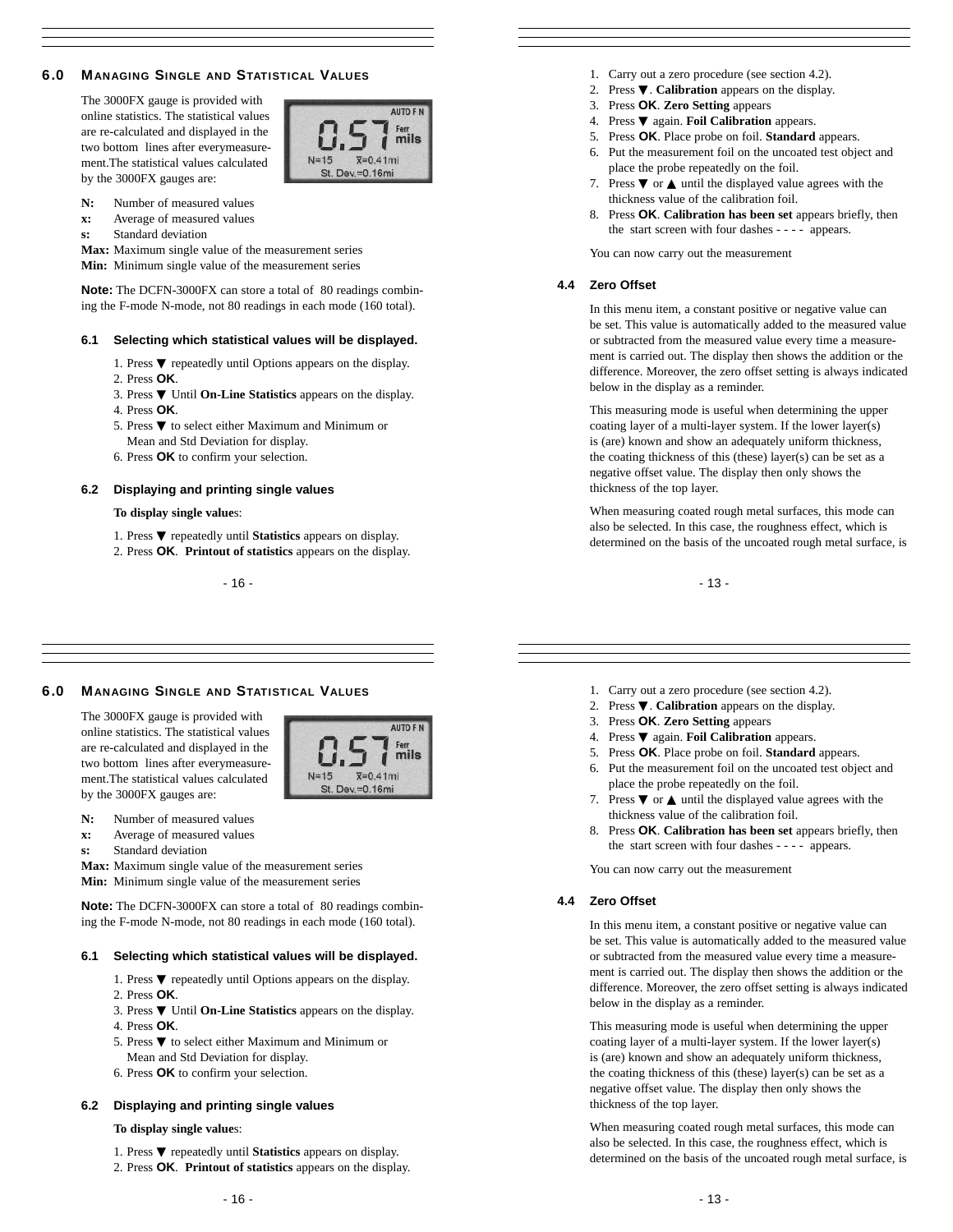set as a negative offset value. The instrument will then display the coating thickness above the peaks of the rough surface.

### **Setting Zero Offset Value**

- 1. Press ▼**. Calibration** appears on the display'
- 2. Press **OK**. **Zero Setting** appears on the display
- 3. Press ▼ twice. **Zero Offset** appears on the display.
- 4. Press **OK**. **Offsets** appears on the display.
- 5. Press **OK**. **Set Offset Value** appears on the display. 6. Press  $\blacktriangledown$  or  $\blacktriangle$  repeatedly until the required offset value
- appears on the display.
- 7. Press **OK**. **Offset Has Been Set** appears on the display briefly, followed by the start display with - - - -.

# **Deleting Zero Offset Value**

- 1. Press ▼ **Calibration** appears on the display
- 2. Press **OK**. **Zero Setting** appears on the display
- 3. Press ▼ twice. **Zero Offse**t appears on the display
- 4. Press **OK**. **Setting of Offset** appears on the display
- 5. Press ▼. **Deletion of Offset** appears on the display
- 6. Press **OK**. **Offset Deleted** appears briefly, followed by the start display with the four dashes - - - -.

# **5.0 SETTING AUDIBLE LIMIT ALERTS**

To monitor your measured values, you can set an upper and a lower limit value. This setting is useful during the measurement, for the evaluation of the measured values later when displaying the single values or for the printout of measured values If the limit value is exceeded or if it's not reached, an audio signal will sound, and a warning note will appear on the display (\_ or \_).

### **Setting**

- 1. Press ▼ repeatedly until **Limits** appears on the display
- 2. Press **OK**. **Limits Setting** appears on the display.
- 3. Press **OK** again. **Set Lower Limit** appears.
- 4. Press  $\blacktriangledown$  or  $\blacktriangle$  repeatedly until the desired lower limit value appears on the display.
- 5. Press **OK**. **Set Upper Limit** appears on the display.
- 6. Press  $\blacktriangledown$  or  $\blacktriangle$  repeatedly until the desired upper limit value appears on the display.
- 7. Press **OK**. **Limits have been set** will appear briefly, then the start screen with - - - -.

#### **Deleting**

- 1. Press ▼ repeatedly until **Limit s** appears on the display.
- 2. Press **OK**. **Limits Setting** appears
- 3. Press ▼ until **Deletion of Limits** appears
- 4. Press **OK**. **Limits Deleted** appears briefly, followed by the start screen with - - - -.

- 15 -

- 14 -

set as a negative offset value. The instrument will then display the coating thickness above the peaks of the rough surface.

#### **Setting Zero Offset Value**

- 1. Press ▼**. Calibration** appears on the display'
- 2. Press **OK**. **Zero Setting** appears on the display
- 3. Press ▼ twice. **Zero Offset** appears on the display.
- 4. Press **OK**. **Offsets** appears on the display.
- 5. Press **OK**. **Set Offset Value** appears on the display.
- 6. Press  $\blacktriangledown$  or  $\blacktriangle$  repeatedly until the required offset value appears on the display.
- 7. Press **OK**. **Offset Has Been Set** appears on the display briefly, followed by the start display with - - - -.

#### **Deleting Zero Offset Value**

- 1. Press ▼ **Calibration** appears on the display
- 2. Press **OK**. **Zero Setting** appears on the display
- 3. Press ▼ twice. **Zero Offse**t appears on the display
- 4. Press **OK**. **Setting of Offset** appears on the display
- 5. Press ▼. **Deletion of Offset** appears on the display
- 6. Press **OK**. **Offset Deleted** appears briefly, followed by the start display with the four dashes - - - -.

# **5.0 SETTING AUDIBLE LIMIT ALERTS**

To monitor your measured values, you can set an upper and a lower limit value. This setting is useful during the measurement, for the evaluation of the measured values later when displaying the single values or for the printout of measured values If the limit value is exceeded or if it's not reached, an audio signal will sound, and a warning note will appear on the display  $($  or  $)$ .

#### **Setting**

- 1. Press ▼ repeatedly until **Limits** appears on the display
- 2. Press **OK**. **Limits Setting** appears on the display.
- 3. Press **OK** again. **Set Lower Limit** appears.
- 4. Press  $\blacktriangledown$  or  $\blacktriangle$  repeatedly until the desired lower limit value appears on the display.
- 5. Press **OK**. **Set Upper Limit** appears on the display.
- 6. Press  $\blacktriangledown$  or  $\blacktriangle$  repeatedly until the desired upper limit value appears on the display.
- 7. Press **OK**. **Limits have been set** will appear briefly, then the start screen with - - - -.

# **Deleting**

- 1. Press ▼ repeatedly until **Limit s** appears on the display.
- 2. Press **OK**. **Limits Setting** appears
- 3. Press ▼ until **Deletion of Limits** appears
- 4. Press **OK**. **Limits Deleted** appears briefly, followed by the start screen with - - - -.